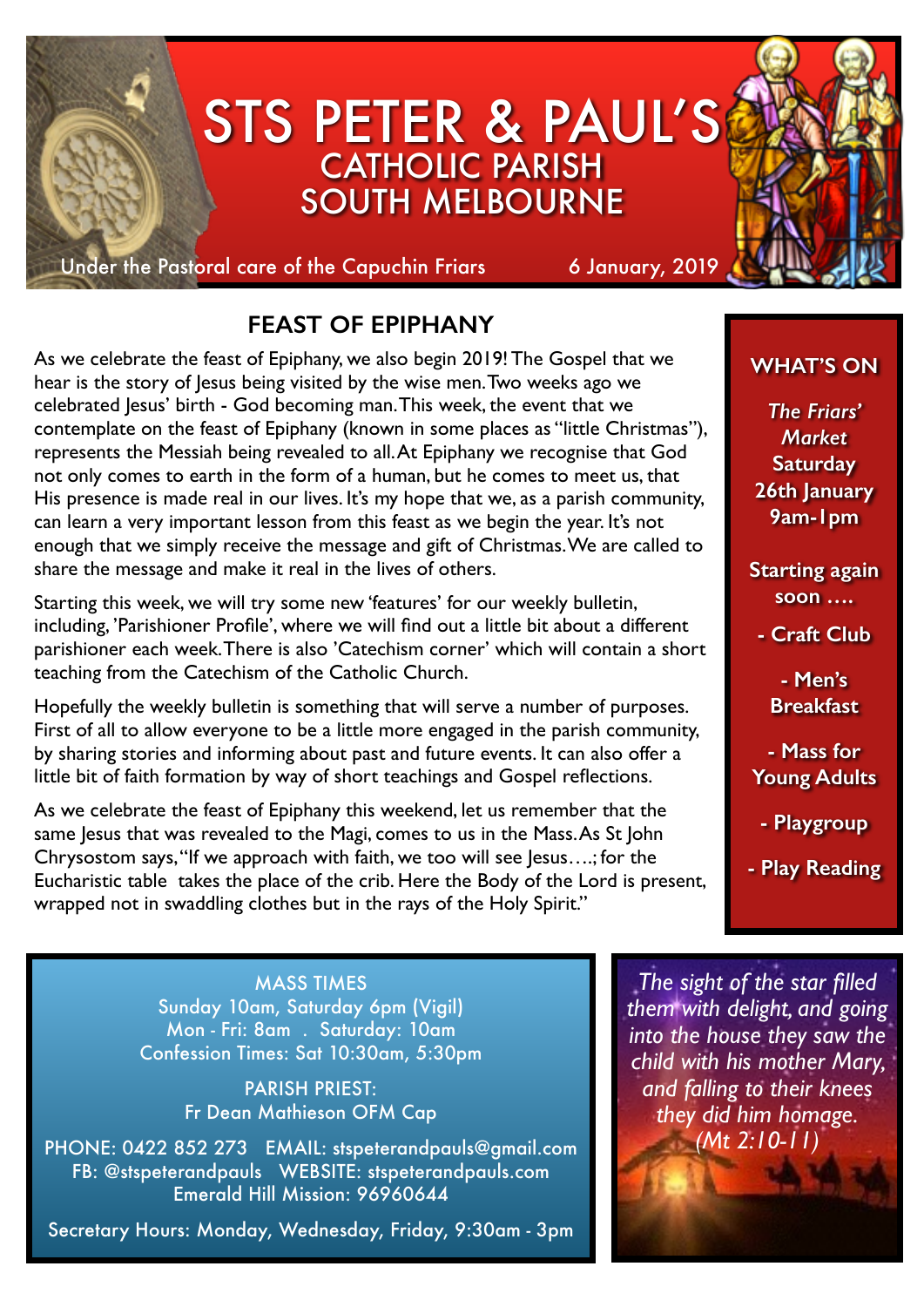#### **GOSPEL REFLECTION**

His star demands a decision to take up the journey and to advance tirelessly on our way. It demands that we free ourselves from useless burdens and unnecessary extras that only prove a hindrance, and accept unforeseen obstacles along the map of life. Jesus allows himself to be found by those who seek him, but to find him we need to get up and go, not sit around but take risks, not stand still, but set out. Jesus makes demands: he tells those who seek him to leave behind the armchair of worldly comforts and the reassuring warmth of hearth and home. Following lesus is not a polite etiquette to be observed, but a journey to be undertaken. God, who set his people free in the exodus and called new peoples to follow his

star, grants freedom and joy always and only in the course of a journey. In other words, if we want to find Jesus, we have to overcome our fear of taking risks, our self-satisfaction and our indolent refusal to ask anything more of life. We need to take risks simply to meet a Child. Yet those risks are immensely worth the effort, since in finding that Child, in discovering his tenderness and love, we rediscover ourselves.

*Pope Francis (6 Jan, 2018)*

#### **SUNDAY EVENING MASS**

There have been some recent requests for a Sunday evening Mass in the parish. Please let Fr Dean know your thoughts about that.

#### **SIGN UP SHEETS**

Over the next few weeks we will be collecting Parishioner Information forms, where you will have an opportunity to get involved in the various activities around the parish

#### **BOOKSHOP VOLUNTEERS**

If you have a spare hour or so every now and then to volunteer at the bookshop your help would be very much appreciated. The Friars' Bookshop is open Fridays, Saturdays, Sundays from 9:30pm-3:30pm

**Truth, by which the world is held together, has sprung from the earth, in order to be carried in a woman's arms**

**St Augustine**

#### **CATECHISM CORNER**

God, infinitely perfect and blessed in himself, in a plan of sheer goodness freely created man to make him share in his own blessed life. For this reason, at every time and in every place, God draws close to man. He calls man to seek him, to know him, to love him with all his strength. He calls together all men, scattered and divided by sin, into the unity of his family, the Church. To accomplish this, when the fullness of time had come, God sent his Son as Redeemer and Saviour. In his Son and through him, he invites men to become, in the Holy Spirit, his adopted children and thus heirs of his blessed life. (1)

#### **OUTREACH**

Open House is currently closed, and will re-open at the start of February. While closed there will be some renovations done to the backyard area.

If you're interested in helping out when we start up again - either during the day or for the evening meals - please contact Br Michael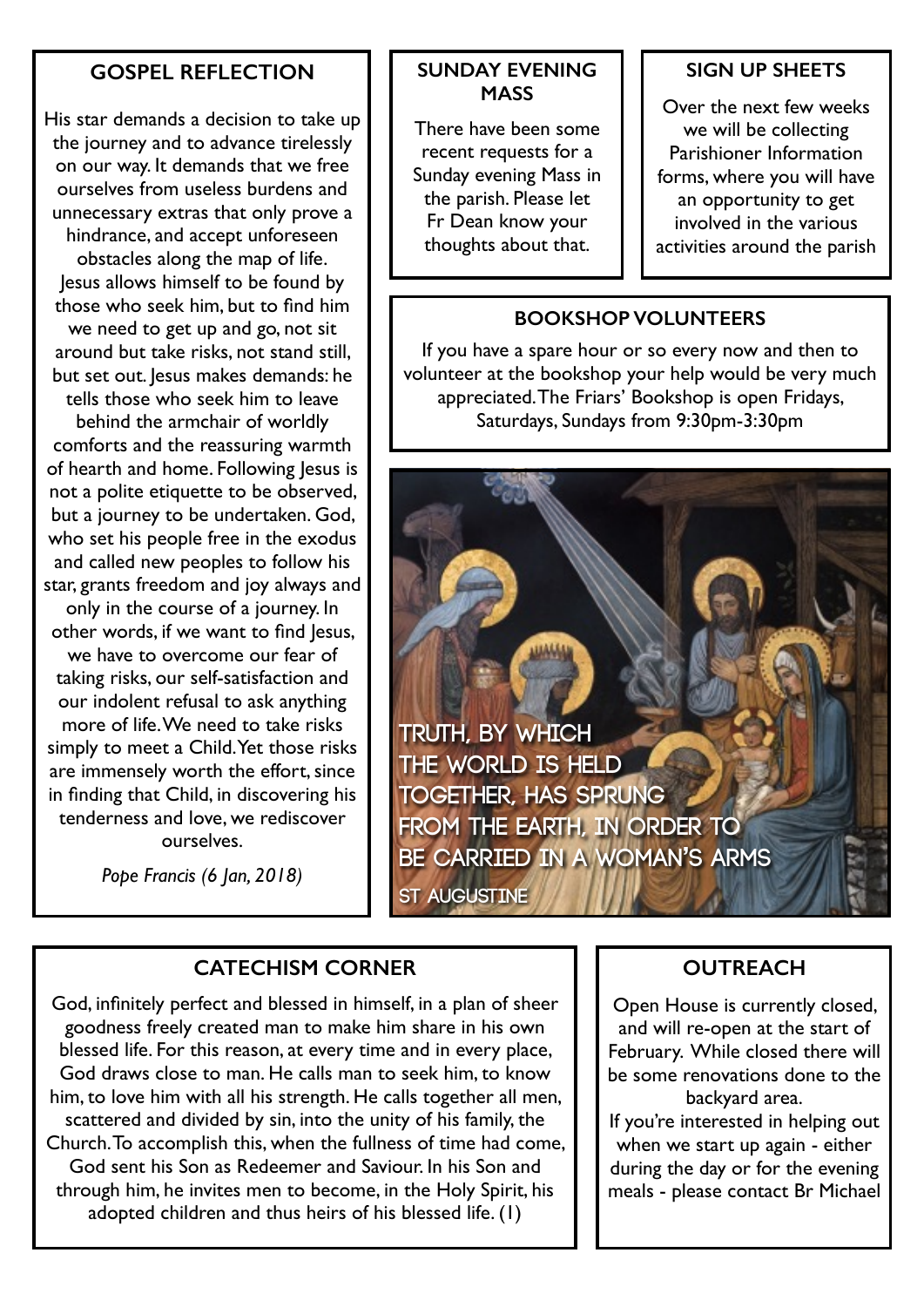



## **PARISHIONER PROFILE Carol Leahy**

Carol has been a part of the parish for 70 years, having been baptised here just after Christmas 1948. She recently retired from working for Catholic Mission in the Archdiocese of Melbourne, and in 2016 received the Papal award of the Cross of Honour for her years of service. Asked what she is most grateful for in her life, she said the support of her daughter, family, friends, and the parish community during times of illness. And also her faith which has given her the strength to carry on. Her hopes for the future of the parish are that the doors are always kept open to those in need, and a desire for more involvement from all parishioners in supporting parish programs and groups, creating a stronger parish.

#### **SAINT OF THE WEEK St Bernard of Corleone 12th January**

Bernard was a Capuchin Franciscan friar. As a young man he was known throughout Sicily as a great swordsman. As a Capuchin friar he was known for his great care for the poor and sick as well as being a cook in various friaries. Bernard was canonised by Pope John Paul II in 2001.